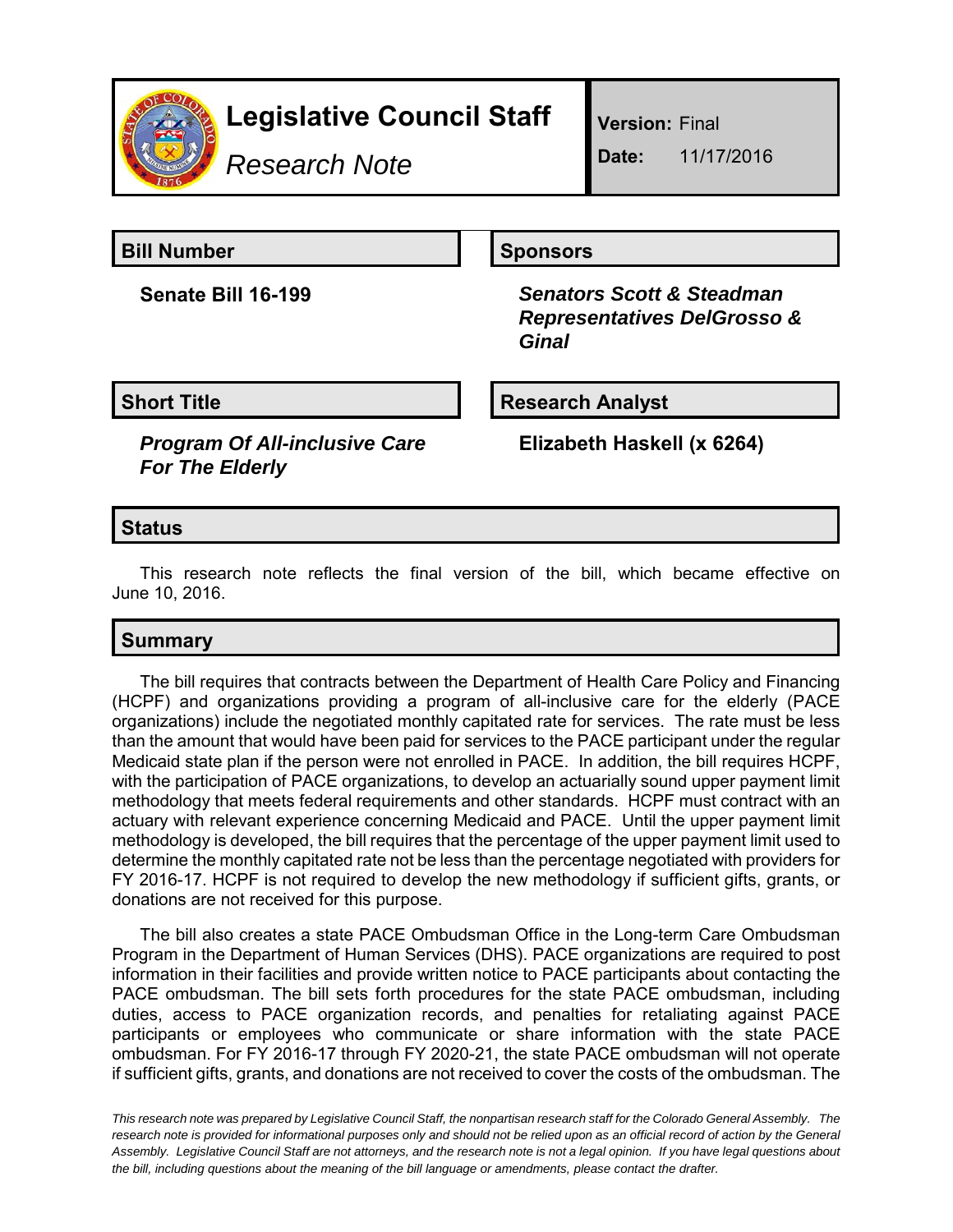PACE Ombudsman Fund is created in the DHS to receive these gifts, grants, and donations.

The bill also establishes a stakeholder group to develop legislation for introduction at the 2017 legislative session concerning the creation of a system of local PACE ombudsmen to work in conjunction with the state PACE ombudsman.

#### **Background**

PACE provides comprehensive long-term services and supports as an alternative to nursing facility care. The program is available to persons aged 55 or older who are enrolled in Medicare or Medicaid and deemed eligible for nursing facility care by a Single Entry Point (SEP) agency. Clients must live within a PACE provider service area and be able, with supportive services, to live in the community safely. Services are typically offered in an adult health center and supplemented with in-home and referral services. Health and service benefits include: primary and hospital care, prescription drugs, emergency services, physical therapy, home care, meals, dentistry, nutritional counseling, social services, and transportation, among others. Once enrolled, if a client requires nursing facility care, the PACE program will also pay for these costs.

Senate Bill 15-137 expanded the type of entities that may operate a PACE program to include private, for-profit organizations and specified a review process by the Attorney General to oversee the conversion of nonprofit organizations into for-profit entities. Following passage of SB 15-137, one PACE provider, InnovAge, converted to for-profit status. As a condition of this conversion, approximately \$200 million, based on the charitable benefit to the community from the nonprofit organization, was set aside in a foundation to continue to fund work associated with the original objectives of the nonprofit organization. In addition, the Attorney General specified that InnovAge establish an ombudsman for its program. InnovAge serves about 80 percent of the 2,800 participants in PACE statewide.

Capitated payments are per-person payments that cover all costs of care over a certain time period. An upper payment limit is the maximum amount of payment under Medicaid that is eligible for federal matching funds for a specific type of provider.

### **Senate Action**

*Senate Health and Human Services Committee (April 28, 2016).* At the hearing representatives of the Office of the Attorney General, InnovAge, DHS, the State Long Term Care Ombudsman, Denver Regional Council of Governments Area Agency on Aging, and Colorado Center on Law and Policy testified in support of the bill. Representatives of HCPF testified in a neutral capacity on the bill and responded to questions. The committee adopted amendments L.001, L.003, L.005, L.006, and L.007, and referred the bill, as amended, to the Senate Appropriations Committee.

Amendment L.001 was a technical amendment. Amendment L.003:

- required HCPF, with the participation of PACE organizations and a contract actuary, to develop an actuarially sound upper payment limit methodology that meets federal requirements and other standards;
- specified that until the upper payment limit methodology is developed, the percentage of the upper payment limit used to determine the monthly capitated rate may not be less than the percentage negotiated with providers for FY 2016-17; and
- established that HCPF is not required to develop the new methodology if sufficient gifts, grants, or donations are not received for this purpose.

Amendment L.005 required that all PACE programs provide written notices to PACE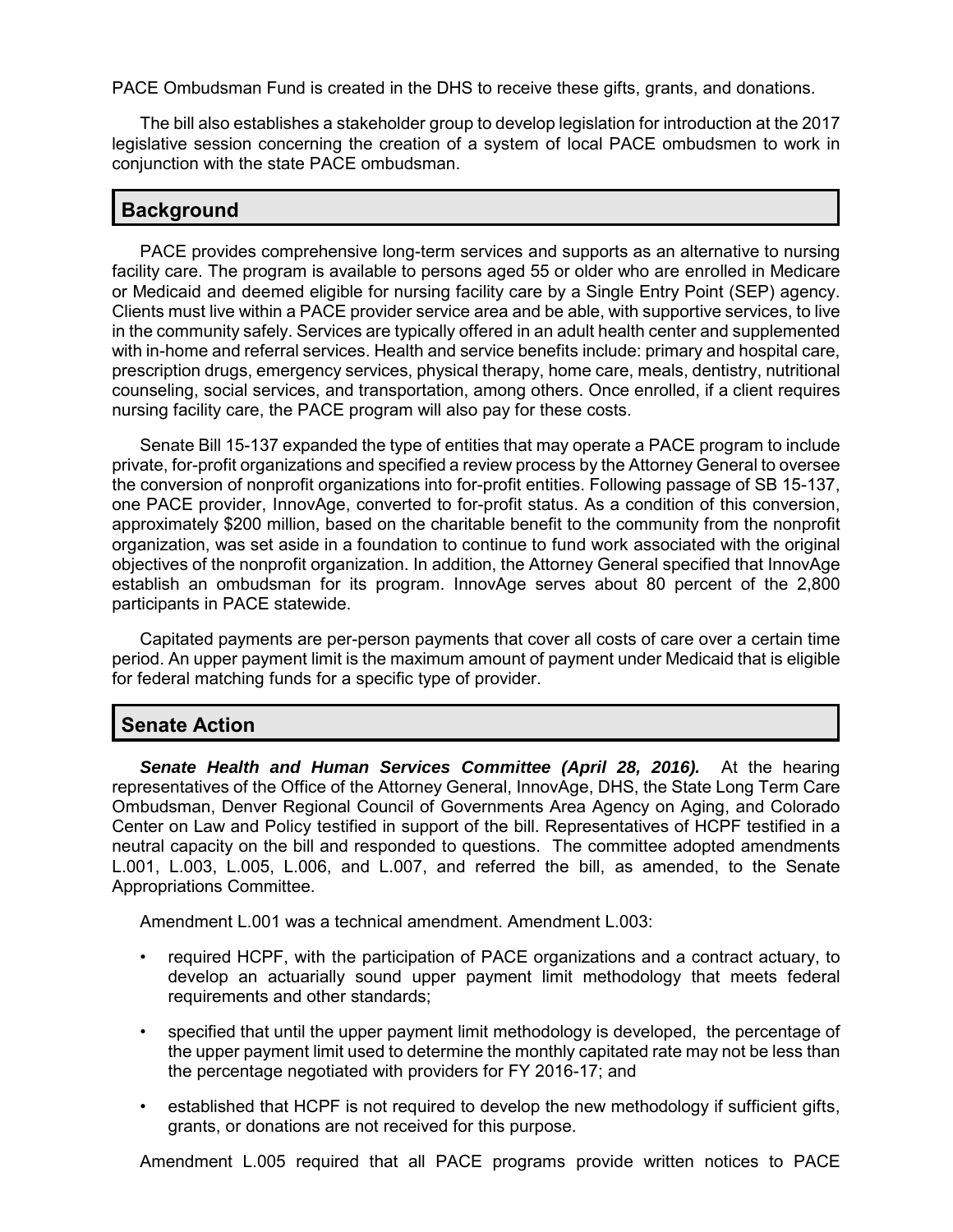participants containing contact information for the PACE ombudsman. The amendment set forth procedures for the state PACE ombudsman, including duties, access to PACE organization records, and penalties for retaliating against PACE participants or employees who communicate or share information with the state PACE ombudsman.

Amendment L.006 created the PACE ombudsman Fund to receive gifts, grants, and donations. For FY 2016-17 through FY 2020-21, the state PACE ombudsman will not operate if sufficient gifts, grants, and donations are not received to cover the costs of the ombudsman.

Amendment L.007 established a stakeholder group to develop legislation for introduction at the 2017 legislative session concerning the creation of a system of local PACE ombudsmen to work in conjunction with the state PACE ombudsman.

*Senate Appropriations Committee (May 3, 2016).* The committee adopted amendment J.001 and referred the bill, as amended, to the Senate Committee of the Whole. The amendment added an appropriations clause to the bill.

*Senate second reading (May 3, 2016).* The Senate adopted the Senate Health and Human Services Committee and the Appropriations Committee reports and Amendment No. 3, which was a technical amendment. The Senate passed the bill, as amended, on second reading.

*Senate third reading (May 4, 2016).* The Senate passed the bill on third reading with no amendments.

#### **House Action**

*House Health, Insurance, and Environment Committee (May 5, 2016).* At the hearing, representatives of the Office of the Attorney General, InnovAge, Colorado Consumer Health Initiative, and Colorado Center on Law and Policy testified in favor of the bill. Representatives of HCPF and the State Long Term Care Ombudsman testified in a neutral capacity on the bill and responded to questions. The committee adopted amendment L.012 and referred the bill, as amended, to the House Finance Committee.

Amendment L.012 clarified that the state PACE Ombudsman office is independent of the state Long-term Care Ombudsman office.

*House Finance Committee (May 6, 2016).* The committee referred the bill, as amended by the House Health, Insurance, and Environment Committee, to the House Appropriations Committee.

*House Appropriations Committee (May 9, 2016).* The committee adopted amendment J.002, which amended the appropriations clause, and referred the bill to the House Committee of the Whole.

*House second reading (May 9, 2016).* The House adopted the House Health, Insurance, and Environment Committee report and Amendment No. 2, which was a technical amendment. The House Appropriations committee report was lost. The House passed the bill on second reading, as amended.

*House third reading (May 10, 2016).* The House passed the bill on third reading with no amendments.